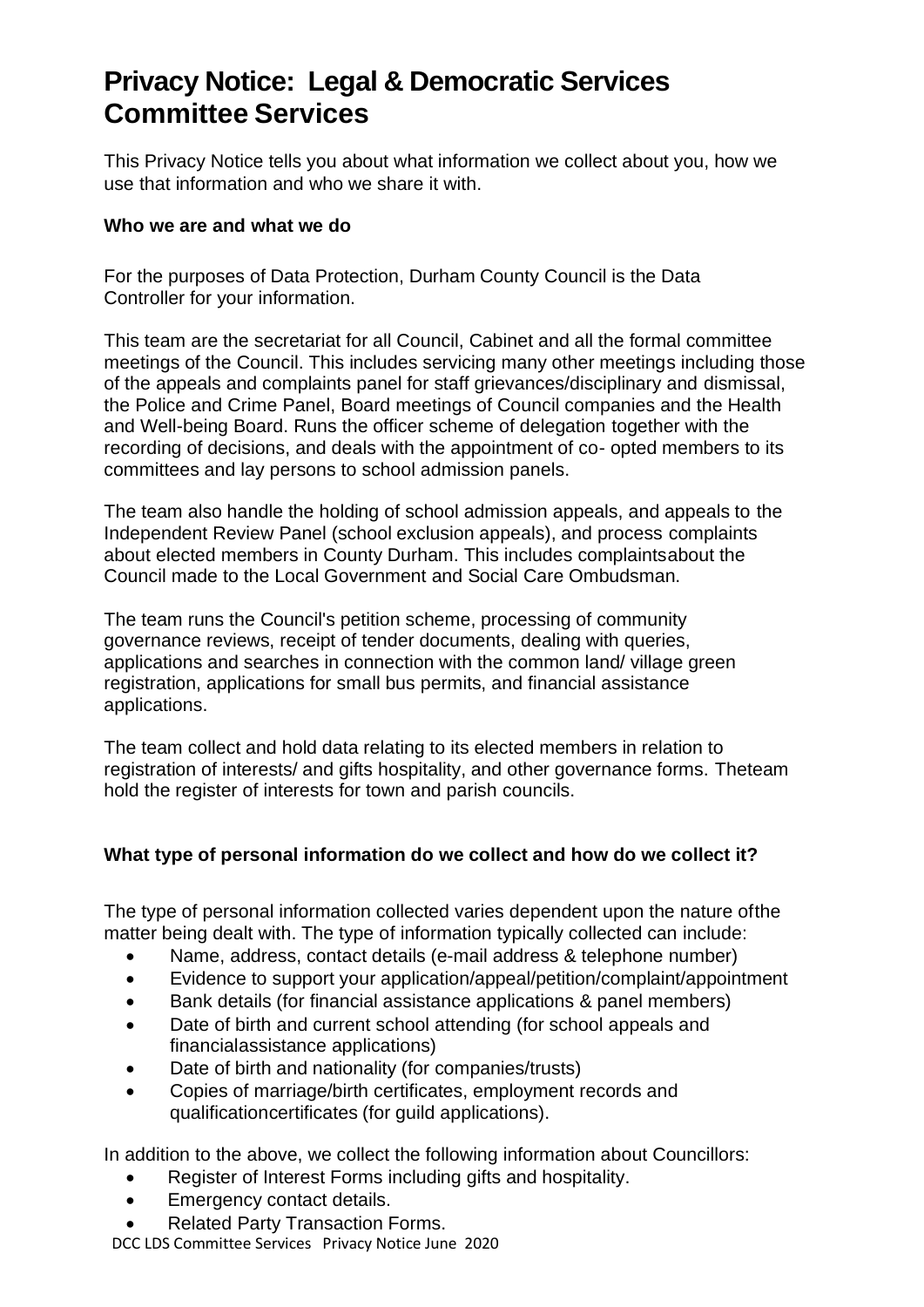We collect information about you in the following ways:

- Communication with yourself (either by telephone, in person, or in writing).
- Through our website.
- Application forms.
- From a third party.

We may hold some information about you in relation to our decision-making processes e.g. licensing applications/appointments/appeals.

# **What is our lawful basis to obtain and use your personal information?**

We collect and use your personal information so that either we can comply withour legal obligations, or we can perform a task in the public interest or for our official functions, under Article 6.

When we collect special category personal information such as trade union members or health data we rely on one of the following Article 9 conditions:-

- Explicit consent, you or your representative gave us explicit consent; or
- Processing is necessary for the establishment, exercise or defence of legal claims; or
- Whenever courts are acting in their judicial capacity; or
- Processing is necessary for reasons of substantial public interest.

# **What is your personal information used for?**

We collect and processes information about you for the following purposes:

- To respond to requests for advice.
- To ensure the Council complies with its statutory duties.
- To hold appeals as appropriate.
- To process applications received.
- Record tender documents.
- Process community governance reviews.
- Process petitions received.
- Process complaints received.

# **Will your personal information be shared?**

In certain circumstances your personal information may be shared with othercouncil departments or external organisations, where we have a statutory obligation to share such as for the purposes of the prevention or detection ofcrime or for legal proceedings.

We may share your personal information, as appropriate, with organisations including:

- Local Government and Social Care Ombudsman.
- Schools/ Diocese.
- Councillors/ Panel members/ Trustees/ Directors.
- Companies House.
- Moderngov consultants.

DCC LDS Committee Services Privacy Notice June 2020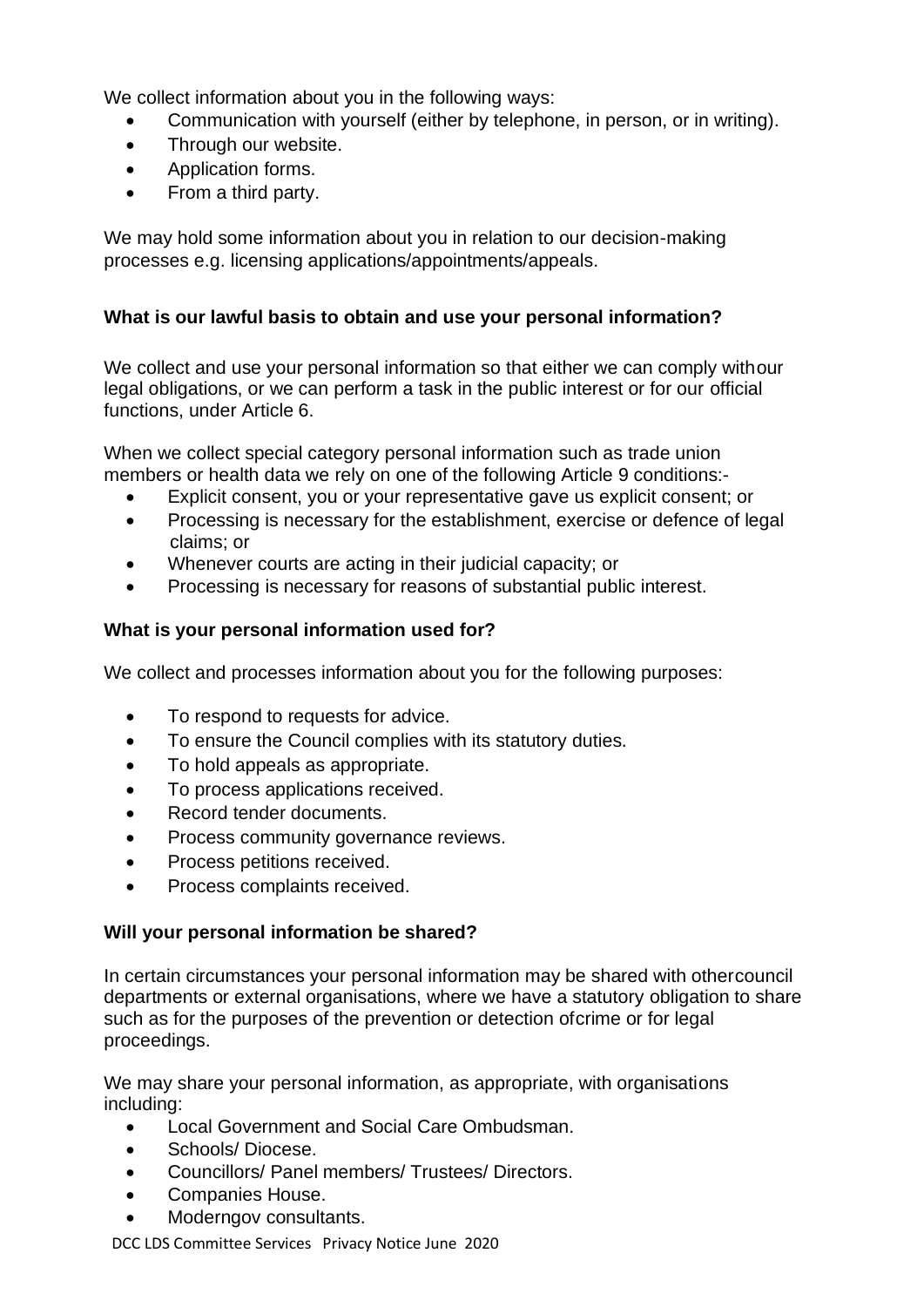#### **How do we keep your information secure?**

The security of your personal information is important to us. The records we keep about you are secure and are confidential within the Council. The Council have a range of procedures, polices and systems to ensure that access to your records are controlled appropriately.

Anyone who receives information from us is also under a legal duty to only usethe information for the purposes agreed and keep the information secure and confidential.

We secure information by controlling access to systems and networks, which allows us to stop people who are not allowed to view your personal information from getting access to it. We also provide training for our staff which allows us tomake them aware of how to handle information and how and when to report when something goes wrong.

#### **How long will we keep your personal information?**

After we deliver a service to you, we have to keep your information as a business record of what was delivered. The type of service you receive will determine how long we have to keep your information.

Our corporate retention guidelines show how long we keep information for different services.

The majority of information we hold is for a period of 6 years, with the exceptionof:

- School Appeals (for 1 year after the conclusion of the academic year).
- Complaints (for a period of 7 years + 2 years for decision notices).
- Common Land/ Village Greens, Tender Registers, Directors of Companies/Trust Directors and Guild Applications are held permanently.
- All bank details are destroyed after payments have been made and proof of address for school appeals are destroyed once checks have been carried out.
- Information on County Councillors/ Co-opted members/ Independent members is held for a period of 18 months after they leave office.
- Emergency contact information for county councillors is held for one year after they leave office.
- Information on Parish/ Town Councillors if held for a period of 18 months after the four-year term of office of the parish/ town council has concluded.
- Information that is processed through the formal committee meetings of the council, this will be held indefinitely as part of the agenda pack held on the website as appropriate. Private information is passcode protected.

#### **Personal information processed outside of the European Union (EU)?**

We do not process your personal data outside of the EU